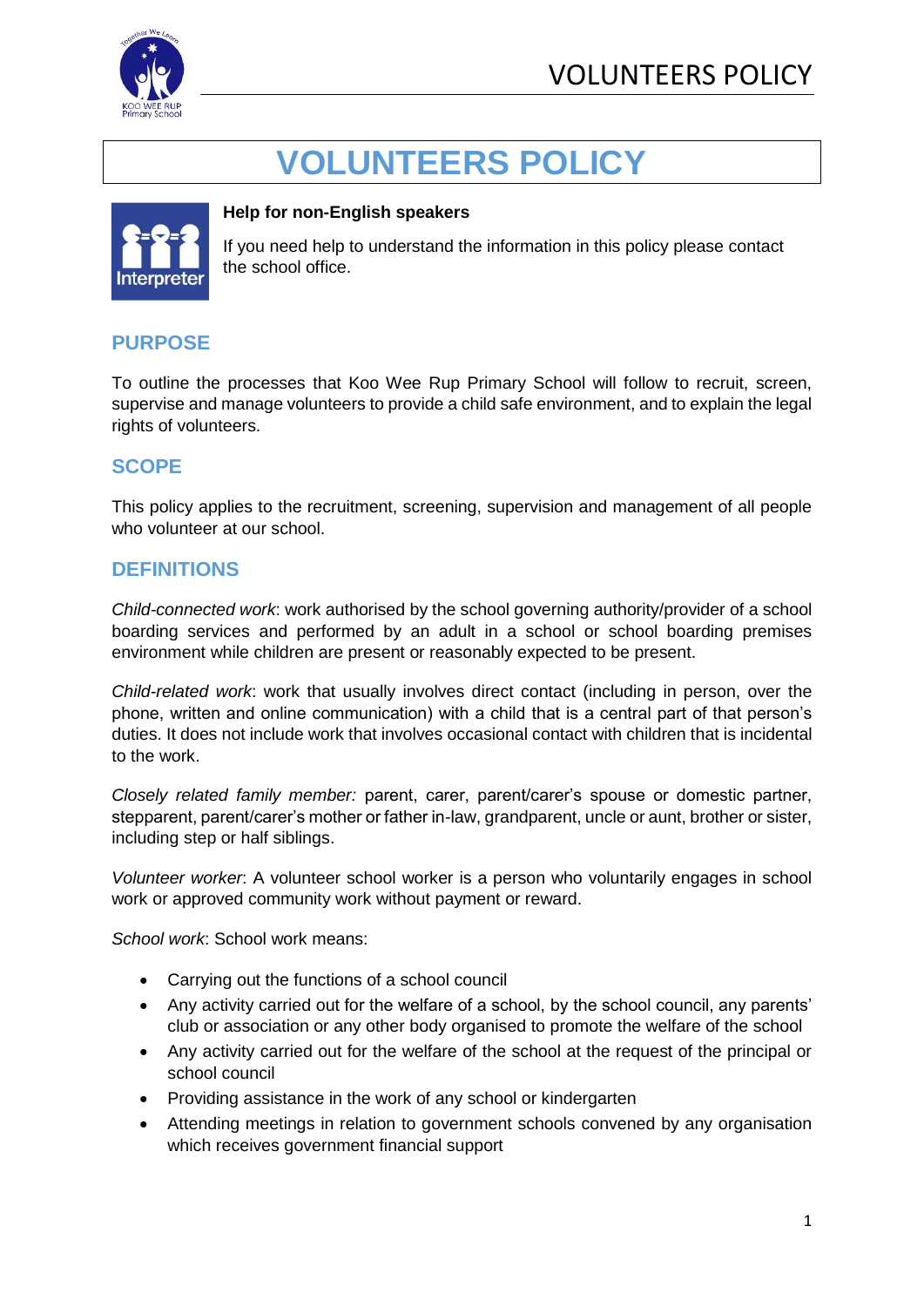

This is a broad definition and means that volunteers who participate in school community activities, such as fundraising and assisting with excursions, are legally protected (i.e. indemnified) from action by others in the event of an injury or accident whilst they are performing volunteer school work in good faith.

# **POLICY**

Koo Wee Rup Primary School is committed to implementing and following practices which protect the safety and wellbeing of children and our staff and volunteers.

The procedures set out below are designed to ensure that Koo Wee Rup Primary School's volunteers are suitable to work with children and are well-placed to make a positive contribution to our school community.

## **Becoming a volunteer**

Members of our school community who would like to volunteer are encouraged to contact their child's classroom teacher or enquire via the main office.

#### **COVID-19 vaccination information**

Our school follows Department of Education and Training policy with respect to the requirements relating to attendance on school site and COVID-19 vaccinations.

For further information, refer to:

• COVID-19 Vaccinations – [Visitors and Volunteers on School Sites](https://www2.education.vic.gov.au/pal/covid-19-vaccinations-visitors-volunteers/policy)

#### **Suitability checks including Working with Children Clearances**

#### *Working with students*

Koo Wee Rup Primary School values the many volunteers that assist: in our classrooms, with sports events, camps, excursions, student-based programs and whole school events. To ensure that we are meeting our legal obligations under the *Worker Screening Act* and the Child Safe Standards Koo Wee Rup Primary School is required to undertake suitability checks which in most cases will involve asking for evidence of a Working with Children (WWC) Clearance. Additional suitability checks may also be required depending on the volunteer role, such as reference, proof of identity, qualification and work history involving children checks.

Where prospective volunteers are required under the law and this policy to have a WWC Clearance, the principal has the discretion to accept evidence of a WWC check application in order to commence volunteer work, provided the volunteer provides the school with evidence of the application outcome (clearance or exclusion) as soon as practicable after the applicant receives it.

Considering our legal obligations, and our commitment to ensuring that Koo Wee Rup Primary School is a child safe environment, we will require volunteers to obtain a WWC Clearance and produce their valid card to the main office for verification in the following circumstances:

• **Volunteers who are not parent/family members** of any student at the school if they are engaged in child-related work regardless of whether they are being supervised.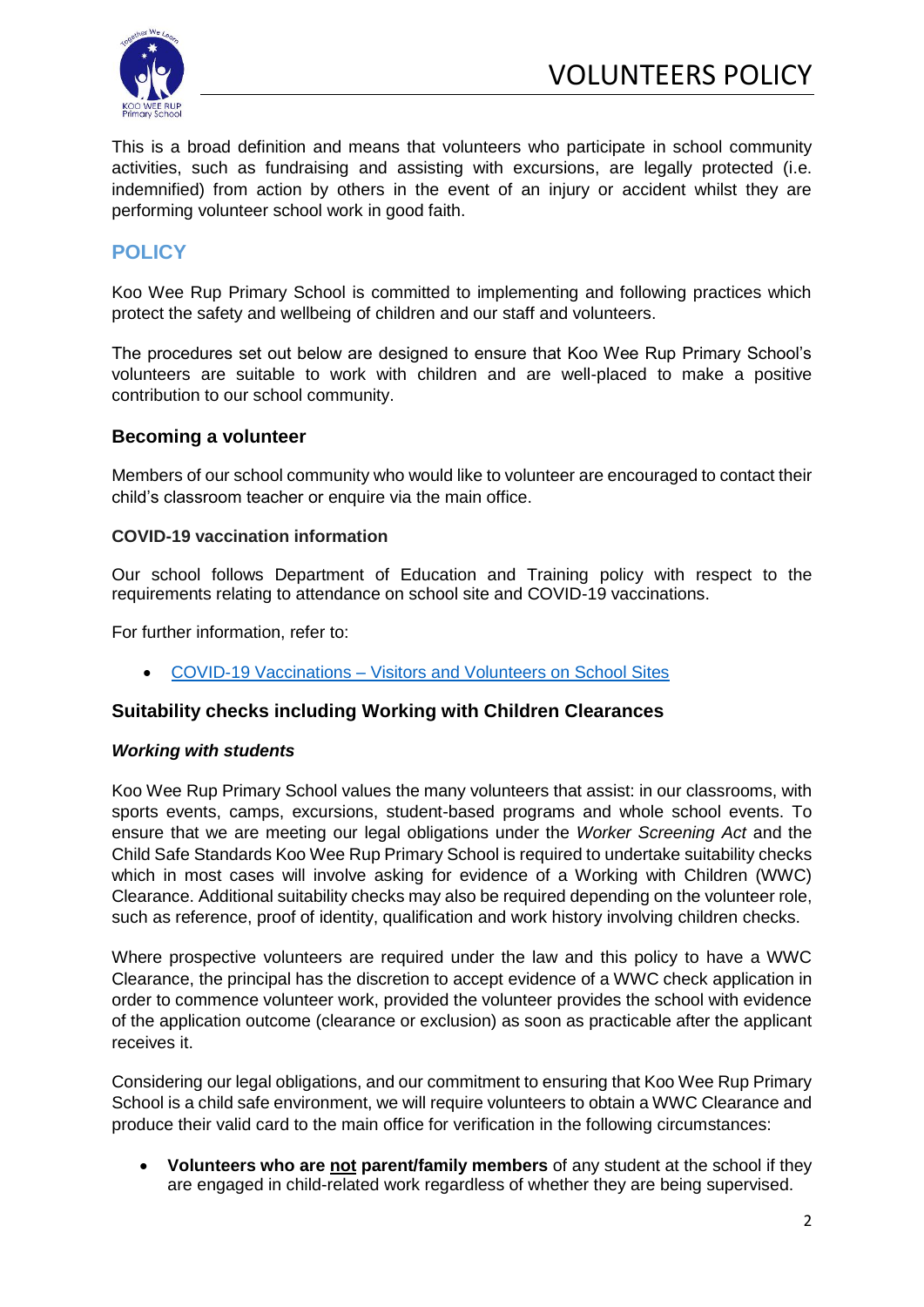

- **Parent/family volunteers** who are assisting with any classroom or school activities involving direct contact with children in circumstances where the volunteer's child is **not** participating, or does not ordinarily participate in, the activity.
- **Parent/family volunteers** who assist with excursions (including swimming), camps and similar events, regardless of whether their own child is participating or not.
- **Parent/family volunteers** who regularly assist in school activities, regardless of whether their own child is participating or not
- **Parent/community School Council members** sitting on School Council with student School Council members, regardless of whether their own child is a student member or not

In addition, depending on the nature of the volunteer work, our school may ask the volunteer to provide other suitability checks at its discretion (for example, references, work history involving children and/or qualifications). Proof of identity may also be required in some circumstances.

## *Non child-related work*

On some occasions, parents and other members of the school community may volunteer to do work that is not child-related. For example, volunteering on the weekend for gardening, maintenance, working bees, parents and friends club coordination, School Council, participating in sub-committees of school council, fete coordination, other fundraising groups that meet in the evenings during which children will not be, or would not reasonably be expected to be, present.

At Koo Wee Rup Primary School, volunteers for this type of work will still be required to provide a valid WWC Clearance.

School council members and volunteers on any sub-committee of School Council will be asked to provide evidence of a valid WWC Clearance. Whilst we acknowledge that these volunteers will not be engaging in child-related work as part of their role, even when there is a student sitting on the School Council, we believe that it is important that our volunteers who are involved in making important decisions about our school which will have an impact on students do have a valid WWC Clearance.

## **Training and induction**

Under the Child Safe Standards volunteers must have an appropriate induction and training in child safety and wellbeing.

To support us to maintain a child safe environment, before engaging in any work where children are present or reasonable likely to be present, volunteers must familiarise themselves with the policies, procedures and code of conduct referred to in our Child Safety Induction Pack and ensure the actions and requirements in these documents are followed when volunteering for our school.

Depending on the nature and responsibilities of their role, Koo Wee Rup Primary School may also require volunteers to complete additional child safety training.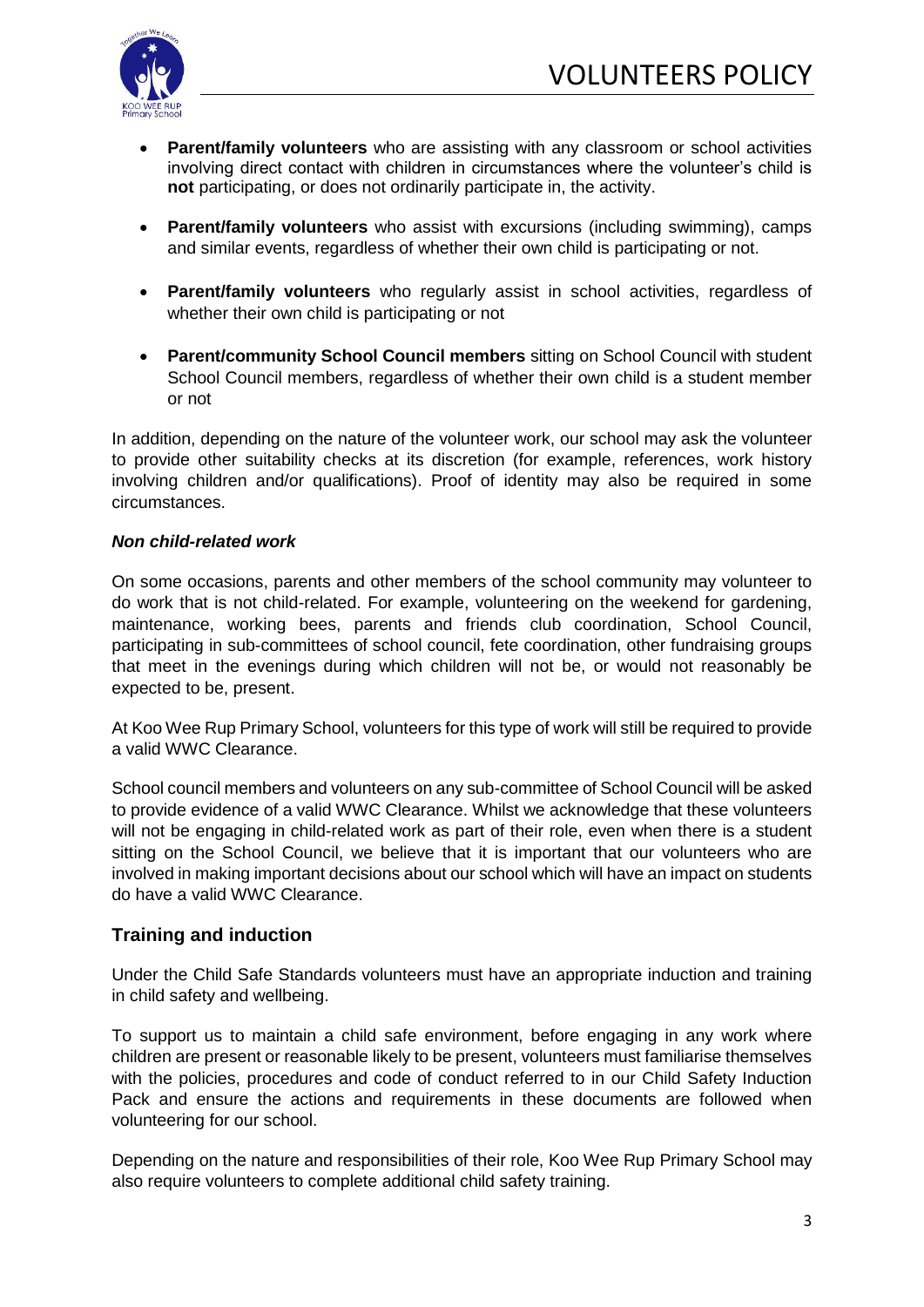

## **Management and supervision**

Volunteer workers will be expected to comply with any reasonable direction of the Principal (or their nominee). This will include the requirement to follow our school's policies, including, but not limited to our Child Safety and Wellbeing Policy, our Child Safety Code of Conduct and our Statement of Values and School Philosophy.

Volunteer workers will also be expected to act consistently with Department of Education and Training policies, to the extent that they apply to volunteer workers, including the Department's policies relating to [Equal Opportunity and Anti-Discrimination,](https://www2.education.vic.gov.au/pal/equal-opportunity/policy-and-guidelines) [Sexual](https://www2.education.vic.gov.au/pal/sexual-harassment/overview)  [Harassment](https://www2.education.vic.gov.au/pal/sexual-harassment/overview) and [Workplace Bullying.](https://www2.education.vic.gov.au/pal/workplace-bullying/policy)

The Principal (or their nominee) will determine the level of school staff supervision required for volunteers, depending on the type of work being performed, and with a focus on ensuring the safety and wellbeing of students.

The Principal has the discretion to make a decision about the ongoing suitability of a volunteer worker and may determine at any time whether or not a person is suitable to volunteer at Koo Wee Rup Primary School.

## **Privacy and information-sharing**

Volunteers must ensure that any student information they become aware of because of their volunteer work is managed sensitively and in accordance with the [Schools' Privacy Policy](https://www.education.vic.gov.au/Pages/schoolsprivacypolicy.aspx) and the Department's policy on [Privacy and Information Sharing.](https://www2.education.vic.gov.au/pal/privacy-information-sharing/policy)

Under these policies, student information can and should be shared with relevant school staff to:

- support the student's education, wellbeing and health;
- reduce the risk of reasonably foreseeable harm to the student, other students, staff or visitors;
- make reasonable adjustments to accommodate the student's disability; or
- provide a safe and secure workplace.

Volunteers must immediately report any child safety concerns that they become aware of to a member of staff to ensure appropriate action. There are some circumstances where volunteers may also be obliged to disclose information to authorities outside of the school such as to Victoria Police. For further information on child safety responding and reporting obligations refer to: *Child Safety Responding and Reporting Obligations (including Mandatory Reporting) Policy and Procedures.* 

## **Records management**

While it is unlikely volunteers will be responsible for any school records during their volunteer work, any school records that volunteers are responsible for must be provided to the Principal to ensure they are managed in accordance with the Department's policy: [Records](https://www2.education.vic.gov.au/pal/records-management/policy)  [Management –](https://www2.education.vic.gov.au/pal/records-management/policy) Schools.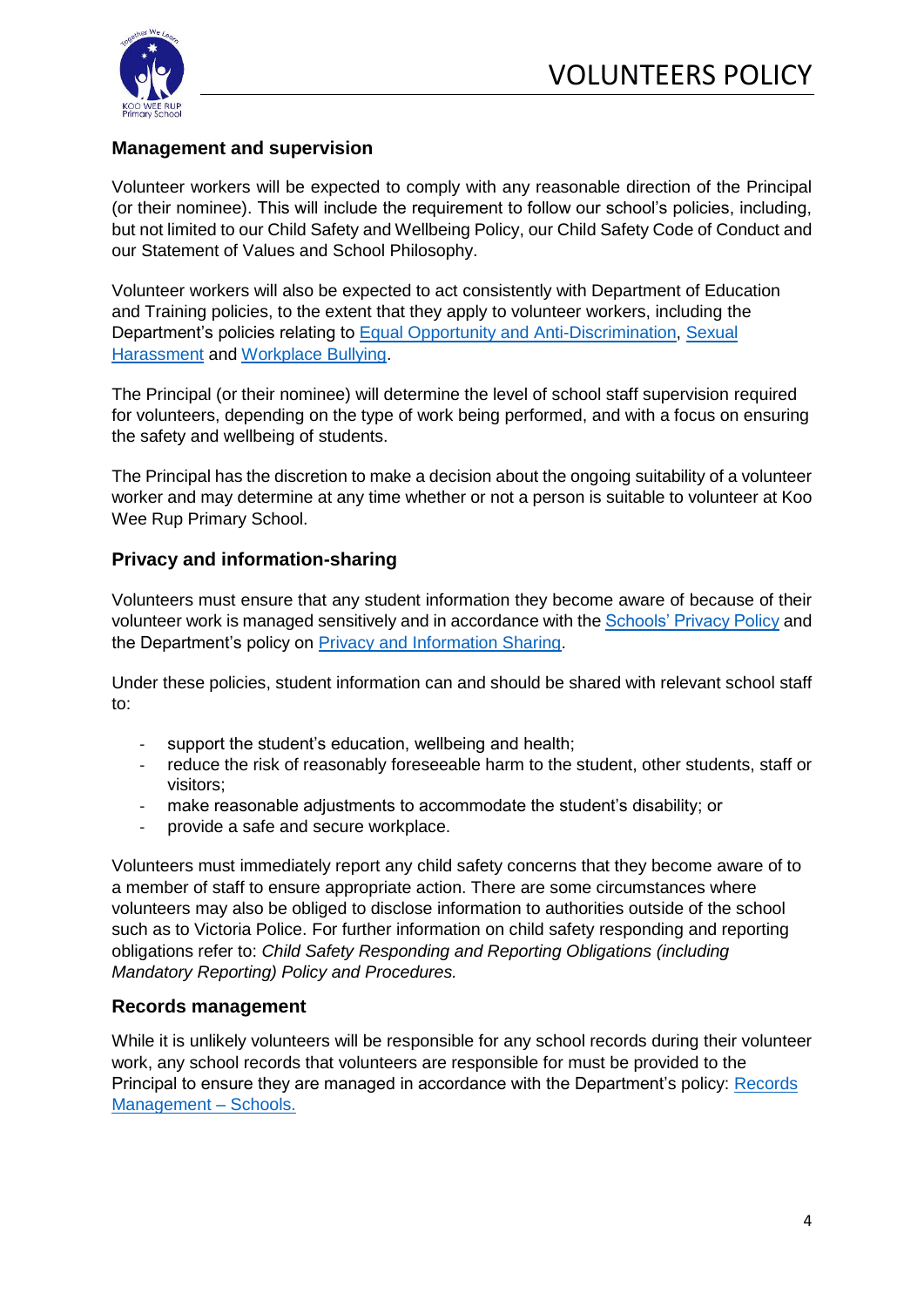



## **Compensation**

#### *Personal injury*

Volunteer workers are covered by the Department of Education and Training's Workers' Compensation Policy if they suffer personal injury in the course of engaging in school work.

## *Property damage*

If a volunteer worker suffers damage to their property in the course of carrying out school work, the Minister (or delegate) may authorise such compensation as they consider reasonable in the circumstances. Claims of this nature should be directed to the Principal who will direct them to the Department's Legal Division.

#### *Public liability insurance*

The Department of Education and Training's public liability insurance policy applies when a volunteer worker engaged in school work is legally liable for:

- a claim for bodily injury to a third party
- damage to or the destruction of a third party's property.

## **COMMUNICATION**

This policy will be communicated to our school community in the following ways:

- Available publicly on our school's website
- Included in induction processes for relevant staff
- Made available in hard copy from the school office

## **RELATED POLICIES AND RESOURCES**

Example School policies and resources relevant to this policy include:

- *Statement of Values and School Philosophy*
- *Visitors Policy*
- *Child Safety and Wellbeing Policy*
- *Child Safety Code of Conduct*
- *Child Safety Responding and Reporting Obligations Policy and Procedures*
- *Inclusion and Diversity Policy*
- Koo Wee Rup Primary School *Child Safety Induction Pack*

Department policies:

- [Equal Opportunity and Anti-Discrimination](https://www2.education.vic.gov.au/pal/equal-opportunity/policy-and-guidelines)
- [Child Safe Standards](https://www2.education.vic.gov.au/pal/child-safe-standards/policy)
- [Privacy and Information Sharing](https://www2.education.vic.gov.au/pal/privacy-information-sharing/policy)
- [Records Management –](https://www2.education.vic.gov.au/pal/records-management/policy) School Records
- [Sexual Harassment](https://www2.education.vic.gov.au/pal/sexual-harassment/policy-and-guidelines)
- [Volunteers in Schools](https://www2.education.vic.gov.au/pal/volunteers/policy)
- [Volunteer OHS Management](https://www2.education.vic.gov.au/pal/volunteer-ohs-management/policy)
- [Working with Children and Other Suitability Checks for School Volunteers and Visitors](https://www2.education.vic.gov.au/pal/suitability-checks/policy)